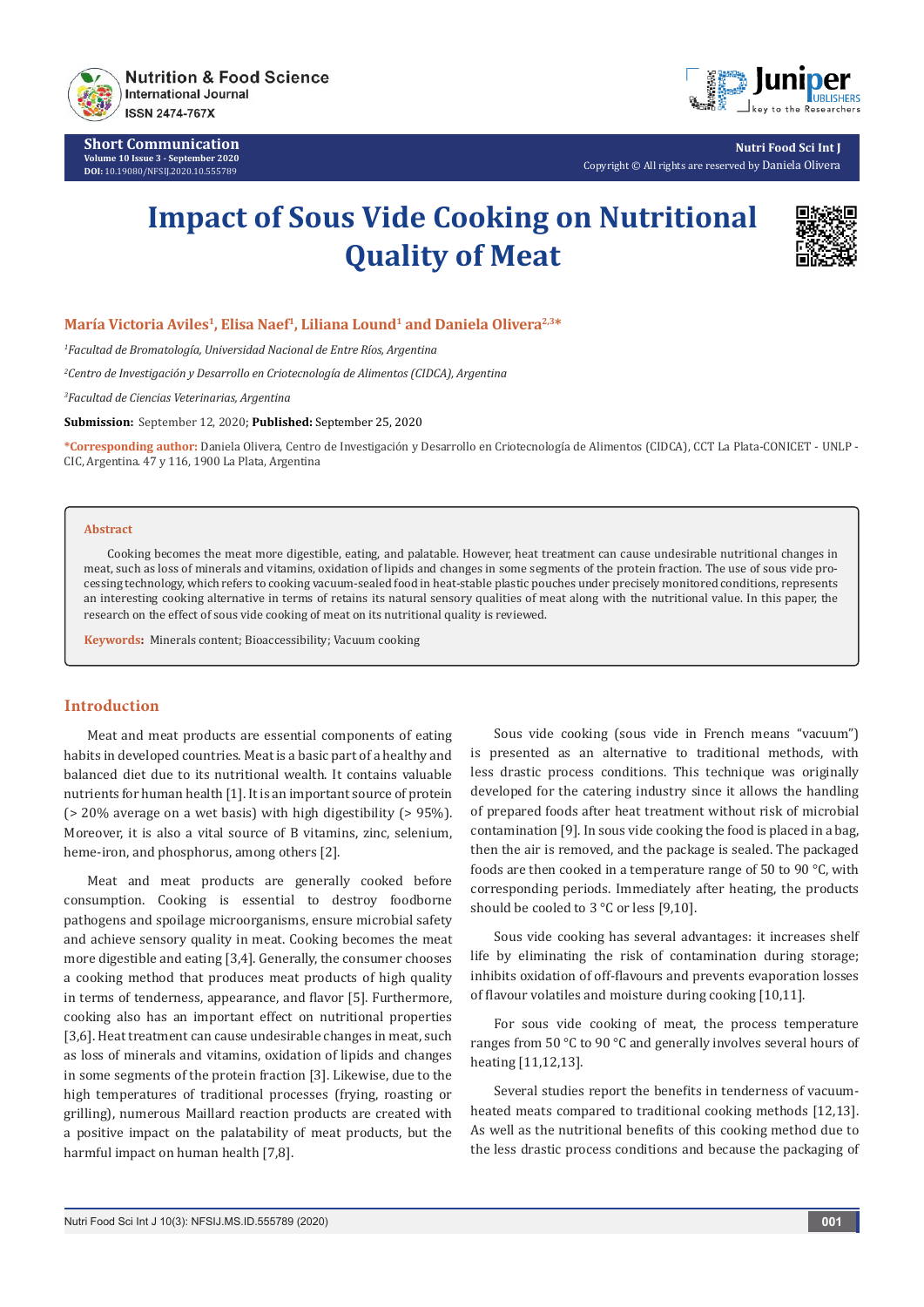the product prevents the leaching of nutrients. Despite this, few available studies quantify this superior nutritional quality of meat mentioned [10,14].

Regarding the effect of the cooking method on the vitamin content, fat-soluble vitamins, are less heat-labile than watersoluble vitamins. Although they are susceptible to destruction at high temperatures in the presence of oxygen since the cooking methods at higher temperatures cause oxidative reactions producing free radicals and oxidative products, which can hinder the nutritional properties of the fat-soluble vitamins [15]. In this sense, [16] studied the retention of the B vitamins in meat cooked by the sous vide method. They informed that this method preserved vitamins liable to oxidation better than traditional cooking, but this advantage was removed by storage and following reheating. In this report the authors compare their results with traditional methods obtained from bibliography. More recent, Ayub and Ahmad [17] informed that sous vide treatment caused lower cooking losses than traditional cooking and this parameter normally correlate with the juiciness of the meat, and consequently more retention of vitamins occurs.

On the other hand, the effect of sous vide cooking on the mineral retention of meat was studied by some researchers recently. Da Silva et al. [18] evaluated the impact of heating processes on the bioaccessibility of minerals in bovine liver samples by use of in vitro method. The authors comparing a sous vide heating with heating in water boiling. Both cooking treatments of bovine liver encourage the increase of the bioaccessibility of Ca, Cu, Fe, K and Mg, except for Zn where the effect is the contrary (the bioaccessibility decrease). Also, their results show that the sous vide method provides higher bioaccessibility of these minerals than water boiling cooking, except for K, that both methods present equivalent values.

Likewise, Modzelewska Kapitułaa et al. [19] studied the effect of sous vide and steam cooking, on minerals (Ca, Cu, Fe, Zn, Mg, Mn, K, Na) contents and fatty acid composition in beef semimembranosus muscle from Bulls. The authors reported that steam cooked beef showed higher Ca, Fe, Zn and Cu contents and lower contents of Na and K than sous vide samples. Also, the content of Mg and Mn in steam-cooked and sous vide samples was like that noted in raw meat. Regarding fatty acids, sous vide beef had a lower proportion of polyunsaturated fatty acids, including n-3, than steam-cooked beef, but a similar n-6/n-3 ratio.

On the other hand, Bhat el al. [14] performed the in vitro gastrointestinal digestive simulation of vacuum cooked beef. The authors observed significantly higher values of some minerals such as Cu, K, Mg and S for the samples processed under vacuum compared to those cooked with the traditional method. Besides, they report increased digestibility, soluble protein, and free amino acids for sous vide cooking, inferring that more enzymatic hydrolysis and digestion had occurred in the vacuum processed samples.

Last, in sous vide cooking meat the lack of high temperatures on the surface and the absence of surface dehydration to the far lower formation of Maillard reaction compounds [7,8] This is processing technology offers the potential to reduce the risks associated with cooking of meat, due that low temperature cooking with longer times to reduce the formation of polyaromatic hydrocarbons, heterocyclic aromatic amines, and acrylamides during cooking of meat [8,20].

## **Conclusion**

Sous vide cooking has the potential to reduce the quality losses in meat and meat products as compared to traditional cooking technology because of its low-temperature application. This method improves the sensory characteristics of the meat, such as texture and the juiciness, reduce the cooking losses, without impairing the quality of meat proteins and lipid oxidative stability.

### **Acknowledgements**

The authors acknowledge the support from Consejo Nacional de Investigaciones Científicas y Técnicas, CONICET, and Universidad Nacional de La Plata, Argentina. .

#### **References**

- 1. [Biesalski HK \(2005\) Meat as a component of a healthy diet-are there](https://pubmed.ncbi.nlm.nih.gov/22063749/)  [any risks or benefits if meat is avoided in the diet? Meat science 70\(3\):](https://pubmed.ncbi.nlm.nih.gov/22063749/)  [509-524.](https://pubmed.ncbi.nlm.nih.gov/22063749/)
- 2. [Bohrer BM \(2017\) Review: Nutrient density and nutritional value of](https://www.sciencedirect.com/science/article/abs/pii/S0924224417300067)  [meat products and non-meat foods high in protein. Trends in Food](https://www.sciencedirect.com/science/article/abs/pii/S0924224417300067)  [Science and Technology 65: 103-112.](https://www.sciencedirect.com/science/article/abs/pii/S0924224417300067)
- 3. [Tornberg E \(2005\) Effects of heat on meat proteins. Implications on](https://www.sciencedirect.com/science/article/abs/pii/S0309174005000434)  [structure and quality of meat products. Meat Science 70\(3\): 493-508.](https://www.sciencedirect.com/science/article/abs/pii/S0309174005000434)
- 4. [Ureta M, Olivera D, Segura L, Salvadori V, Goñi S \(2019\) Kinetic](http://laar.plapiqui.edu.ar/OJS/index.php/laar/article/view/34)  [modelling of meat color evolution during heating. Latin American](http://laar.plapiqui.edu.ar/OJS/index.php/laar/article/view/34)  [Applied Research 49: 131-136.](http://laar.plapiqui.edu.ar/OJS/index.php/laar/article/view/34)
- 5. [Mcafee AJ, Mcsorley EM, Cuskelly GJ, Moss BW, Wallace JMW, et al.](https://pubmed.ncbi.nlm.nih.gov/20374748/)  [\(2010\) Red meat consumption: An overview of the risks and benefits.](https://pubmed.ncbi.nlm.nih.gov/20374748/)  [Meat Science 84\(1\): 1-13.](https://pubmed.ncbi.nlm.nih.gov/20374748/)
- 6. [Domingues R, Borrajo P, Lorenzo J \(2015\) The effect of cooking](https://www.peeref.com/works/809083)  [methods on nutritional value of foal meat. Journal of Food Composition](https://www.peeref.com/works/809083)  [and Analysis 43: 61-67.](https://www.peeref.com/works/809083)
- 7. [Roldán M, Ruiz J, Sánchez del Pulgar J, Pérez-Palacios T, Antequera T](https://pubmed.ncbi.nlm.nih.gov/25306511/)  [\(2015\) Volatile compound profile of sous-vide cooked lamb loins at](https://pubmed.ncbi.nlm.nih.gov/25306511/)  [different temperature-time combinations. Meat Science 100: 52-57.](https://pubmed.ncbi.nlm.nih.gov/25306511/)
- 8. [Ruiz-Carrascal J, Roldan M, Refolio F, Perez-Palacios T, Antequera](https://www.sciencedirect.com/science/article/abs/pii/S1878450X18301343)  [T \(2019\) Sous-vide cooking of meat: A Maillarized approach.](https://www.sciencedirect.com/science/article/abs/pii/S1878450X18301343)  [International Journal of Gastronomy and Food Science 16: 100138.](https://www.sciencedirect.com/science/article/abs/pii/S1878450X18301343)
- 9. [Baldwin DE \(2012\) Sous vide cooking: A review. International Journal](https://www.sciencedirect.com/science/article/pii/S1878450X11000035)  [of Gastronomy and Food Science 1: 15-30.](https://www.sciencedirect.com/science/article/pii/S1878450X11000035)
- 10. Creed PG, Reeve W (1998) Principles and applications of sous vide processed foods. In: Sous Vide and Cook-Chill Processing for the Food Industry (edited by S. Ghazala). Gaithersburg, MD: Aspen. Pp. 25-56.
- 11. [Mortensen LM, Frost MB, Skibsted LH, Risbo J \(2012\) Effect of time](https://www.tandfonline.com/doi/abs/10.1080/15428052.2012.651024)  [and temperature on sensory properties in low-temperature long-time](https://www.tandfonline.com/doi/abs/10.1080/15428052.2012.651024)  [sous-vide cooking of beef. Journal of Culinary Science and Technology](https://www.tandfonline.com/doi/abs/10.1080/15428052.2012.651024)  [10: 75-90.](https://www.tandfonline.com/doi/abs/10.1080/15428052.2012.651024)